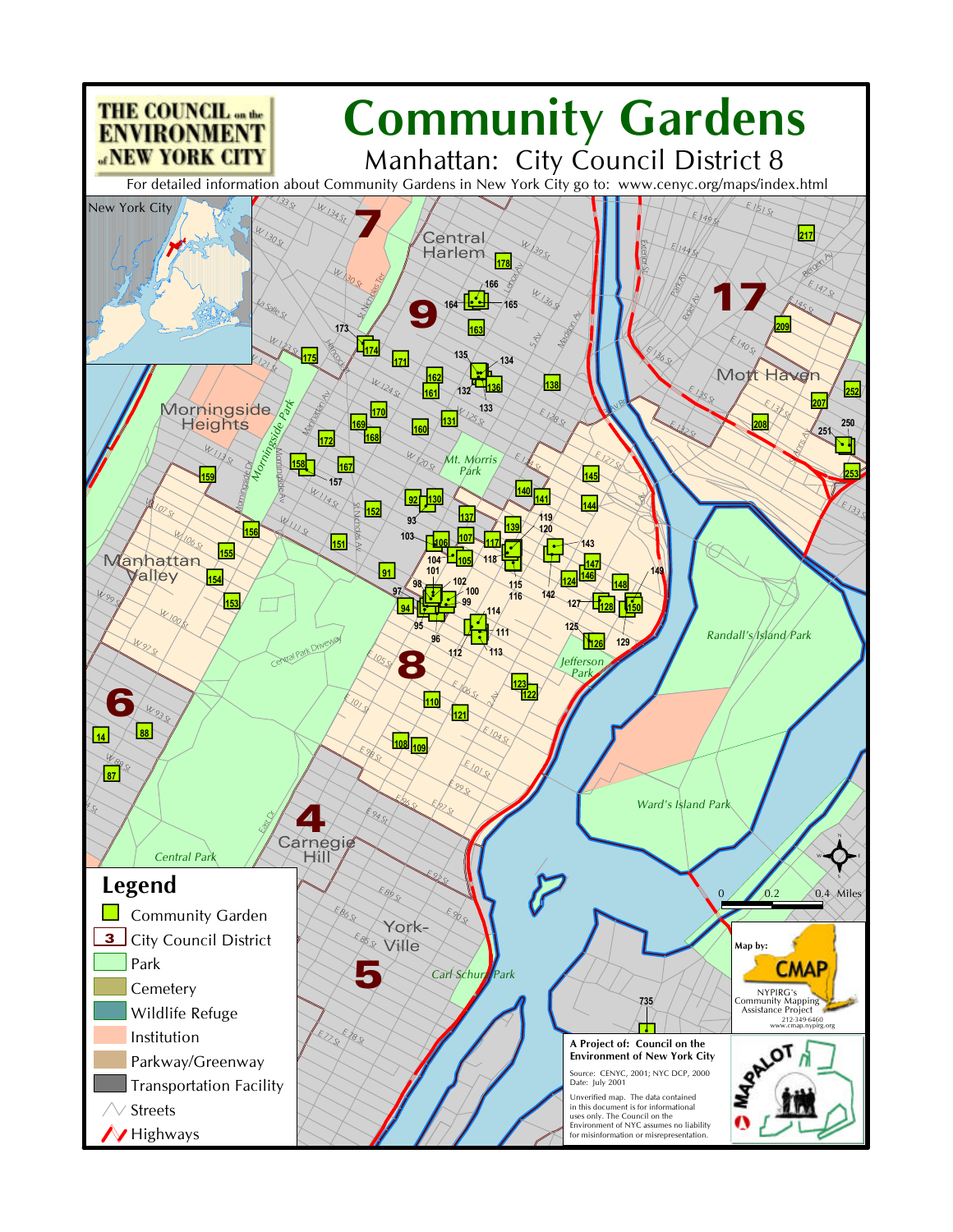

**Community Gardens** 

For detailed information about Community Gardens in New York City go to: www.cenyc.org/maps/index.html

## Manhattan: City Council District 8

| <b>IDGARDEN NAME</b>                                   | <b>ADDRESS</b>                                      |
|--------------------------------------------------------|-----------------------------------------------------|
| 94 Nueva Esperanza Jardin Garden                       | 2-6 E. 110th Street                                 |
| 95110th St. Block Assoc.                               | 1651 Madison Avenue                                 |
| 101 Chenchitas' Group                                  | 1691-93 Madison Avenue                              |
| 102 Mission Garden                                     | 1617 East 111th Street                              |
| 103 Flower Garden #1                                   | 1401 5th Avenue                                     |
| 104 Young Devils, Inc.                                 | 1753 Madison Ave.                                   |
| 105La Cuevita                                          | 71 E. 115th Street                                  |
| 108 Ebenezer Wesleyan Methodist Church                 | 1574 Lexington Avenue                               |
| 109 Sunshine Garden/El Barrio's Operation<br>FightBack | 188-192 E. 101st Street                             |
| 110 Hope Community Garden                              | Lexington b/w 104th & 105th                         |
| 111 111th St. Betterment Assoc.                        | 176 E. 111th Street                                 |
| 112111th Street Children Garden                        | 156 E. 111th Street                                 |
| 113 Catano Garden                                      | 169 E. 110th Street                                 |
| 115117th St. Comm. Garden                              | 172 E. 117th Street                                 |
| 116117th St. Homeowners Assoc.                         | 170 E. 117th Street                                 |
| 117 Magic Garden                                       | 1665-71 Park Avenue                                 |
| 118 Sanidad Del Cielo                                  | 1879-83 Lexington Avenue                            |
| 119El Gallo Social Club Inc.                           | 1891-1895 Lexington Avenue                          |
| 120 Mini Barrio Gardeners                              | 1887 Lexington Avenue                               |
| 121 Union Settlement Association                       | 203 E. 104th Street                                 |
| 122 Humacao Community Garden                           | 335 E. 108th Street                                 |
| 123 Neighbors of Vega Baja                             | East 109 Street between 1st && 2nd Avenues          |
| 124 Block and School Association                       | 306-310 East 118th Street                           |
| 125 Family Garden                                      | 431 E. 114th Street                                 |
| 126 Pleasant Park Garden                               | 437-39 E. 114th St./448-450 E. 115th St.            |
| 127St. Mark's Orthodox Monastery                       | 415-421 East 117th Street                           |
| 128 East Harlem Council                                | 429-433 E. 117th Street                             |
| 129Los Amigos Garden                                   | 326 Pleasant Avenue                                 |
| 139 UPACA Senior Citizens & Handicapped<br>Garden.     | 127 East 119th Street                               |
| 142 Papo's Garden                                      | 218-220 E. 119th Street                             |
| 143La Casita                                           | 223 E. 119th Street                                 |
| 144 Carver Community Garden                            | 236 - 242 E. 124th Street                           |
| 145 Boricua Brothers                                   | 204 E. 126th St.                                    |
| 146 Diamante Garden                                    | 332-340-42 E. 119th Street                          |
| 147 Ana Rosa's Garden of Eden                          | 330-332 & 334-336 E. 120th St.                      |
| 148 Holy Rosary Garden                                 | 433-439 E. 119th Street                             |
| 149 Pleasant Village Comm. Garden                      | 342-353 Pleasant Ave. /502 E. 119 <sup>th</sup> St. |
| 150500 East 118th St. Block Assoc.                     | 505-507 East 118th Street                           |